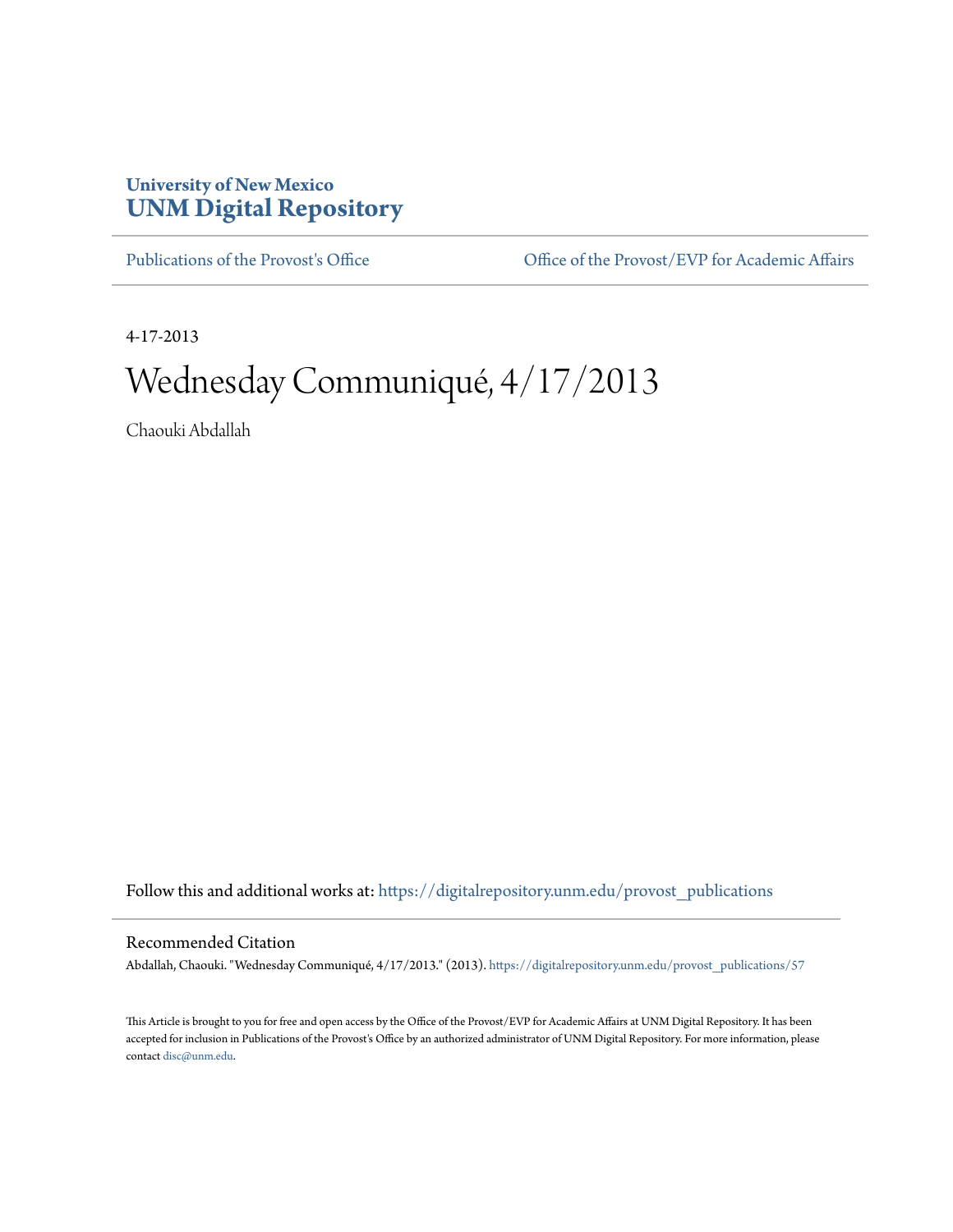

## *WEDNESDAY COMMUNIQUÉ*

### **April 17, 2013**

*Science provides an understanding of a universal experience. Arts provide a universal understanding of a personal experience.*

*—*Dr. Mae Jemison

**On Compensation:** I have received much feedback about the faculty and staff compensation strategies offered by the Board of Regents (BOR). The approved compensation increases were a 3 percent-on-average compensation pool for faculty, and a 1 percent increase to staff compensation with an additional one-time supplemental income adjustment of \$1000. Let me first state, on my behalf and on behalf of all who were involved in the plan, that every group was vigorously represented. From the president of the Staff Council, to the president of the Faculty Senate, to the student leaders, and many others, we have been engaged in a spirited debate about providing as much compensation as possible. At the conclusion of the debate, the BOR was faced with many more legitimate requests than they could possibly fund. Ultimately, they tried, with the help of the student leaders, to provide as much compensation as possible to address the national market pressures on faculty, and to provide a little relief to staff by completing the 1 percent increase, which was not completely funded by the state, and to add the \$1,000 one-time payment. The ultimate compensation increase was not as large as we had originally requested; financial pressures from medical insurance, benefits, external market forces, and extracurricular activities limited the compensation pool. After four years of no compensation, this is but a small step toward addressing your concerns. If we are successful in our strategy to increase student retention and graduation, we will have more leverage with the state for better compensation as the general state of the economy improves.

**Freeman Hrabowski:** "is the president of the University of Maryland, Baltimore County (UMBC), which has made an extraordinary name for itself educating students of all types in science and engineering. 'What makes our story especially important,' says Hrabowski, 'is that we have learned so much from students who are typically not at the top of the academic ladder.'" His inspiring TED talk is found at [http://blog.ted.com/2013/02/26/set-high](http://blog.ted.com/2013/02/26/set-high-expectations-for-all-students-freeman-hrabowski-at-ted2013/)[expectations-for-all-students-freeman-hrabowski-at-ted2013/.](http://blog.ted.com/2013/02/26/set-high-expectations-for-all-students-freeman-hrabowski-at-ted2013/) President Hrabowski's approach was summarized in four points: 1) Set high expectations, 2) Build community among students, 3) It takes researchers to produce researchers, and 4) Observe every student—faculty need to be willing to get involved individually with students, even in the classroom.

**No Greatness without Goodness:** Just like Freeman Hrabowski and his team have shown that by raising expectations (as well as other strategies) every student can succeed, so did Randy Lewis at Walgreens. Please join us for the upcoming presentation by Randy Lewis, senior vice president of Supply Chain and Logistics for Walgreens. Mr. Lewis introduced an inclusive model in Walgreens distribution centers that resulted in 10 percent of its workforce consisting of people with disabilities who are held to the same standards, earn the same pay, and work side-by-side with those without disabilities. The presentation will be held on Friday, April 19, from 2:30-4:00 p.m. in the Science and Math Learning Center, room 102. The announcement for the event can be found at [http://provost.unm.edu/documents/randy-lewis-presentation-flyer.pdf.](http://provost.unm.edu/documents/randy-lewis-presentation-flyer.pdf)

**Evaluations:** As promised, below is the link to my current evaluation (comments removed): [http://facgov.unm.edu/Provost\\_Eval\\_SummaryReport\\_2012.pdf](http://facgov.unm.edu/Provost_Eval_SummaryReport_2012.pdf) . Last year's survey is found at [http://facgov.unm.edu/Provost\\_Eval\\_SummaryReport\\_2011.pdf.](http://facgov.unm.edu/Provost_Eval_SummaryReport_2011.pdf)

**Great Colleges Survey:** This Friday, April 19, is the last day to fill out the "Great Colleges to Work For" survey for those who have received it. Six hundred faculty, staff, and administrators have been asked about their opinions and experiences concerning their work-life here at UNM. We hope to learn from the feedback and make improvements